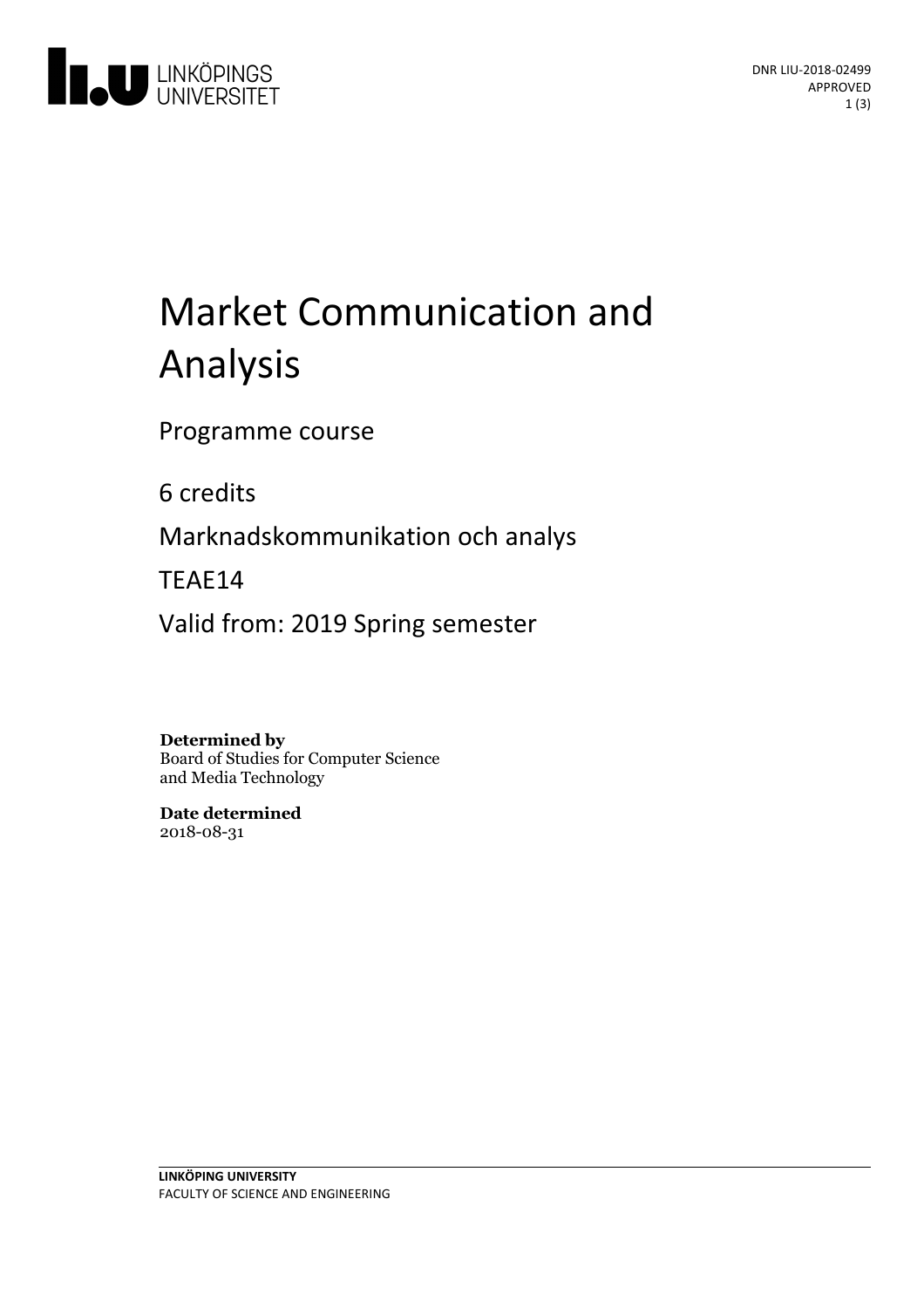## Main field of study

Graphical Design and Communication

#### Course level

First cycle

#### Advancement level

 $G_1X$ 

#### Course offered for

- Bachelor's Programme in Graphic Design and Communication
- Air Transportation and Logistics, Bachelor's Programme
- Civic Logistics, Bachelor's Programme

#### Prerequisites

User Experience and Interaction Design

# Intended learning outcomes

After the course, the student should be able to:

- Explain and apply fundamental models within the fields of marketing and marketing communication
- Analyze an organization's offering, its marketing communication and its environment from a marketing perspective
- Apply basic skills in writing a scientific report with the marketing field
- Communicate marketing related analyses and reasoning, in both spoken and written form

#### Course content

The course includes the following parts: To understand what an offering entails, what marketing communication can be, how an organizations environment affects its offering and marketing communication, the selection of customer segments to target with the offering and analysis of what customer segments existing organizations target, how the purchasing behavior of customers affect the offering and the marketing communication, and how an organization marketing can be understood from an economic, environmental and social sustainability perspective.